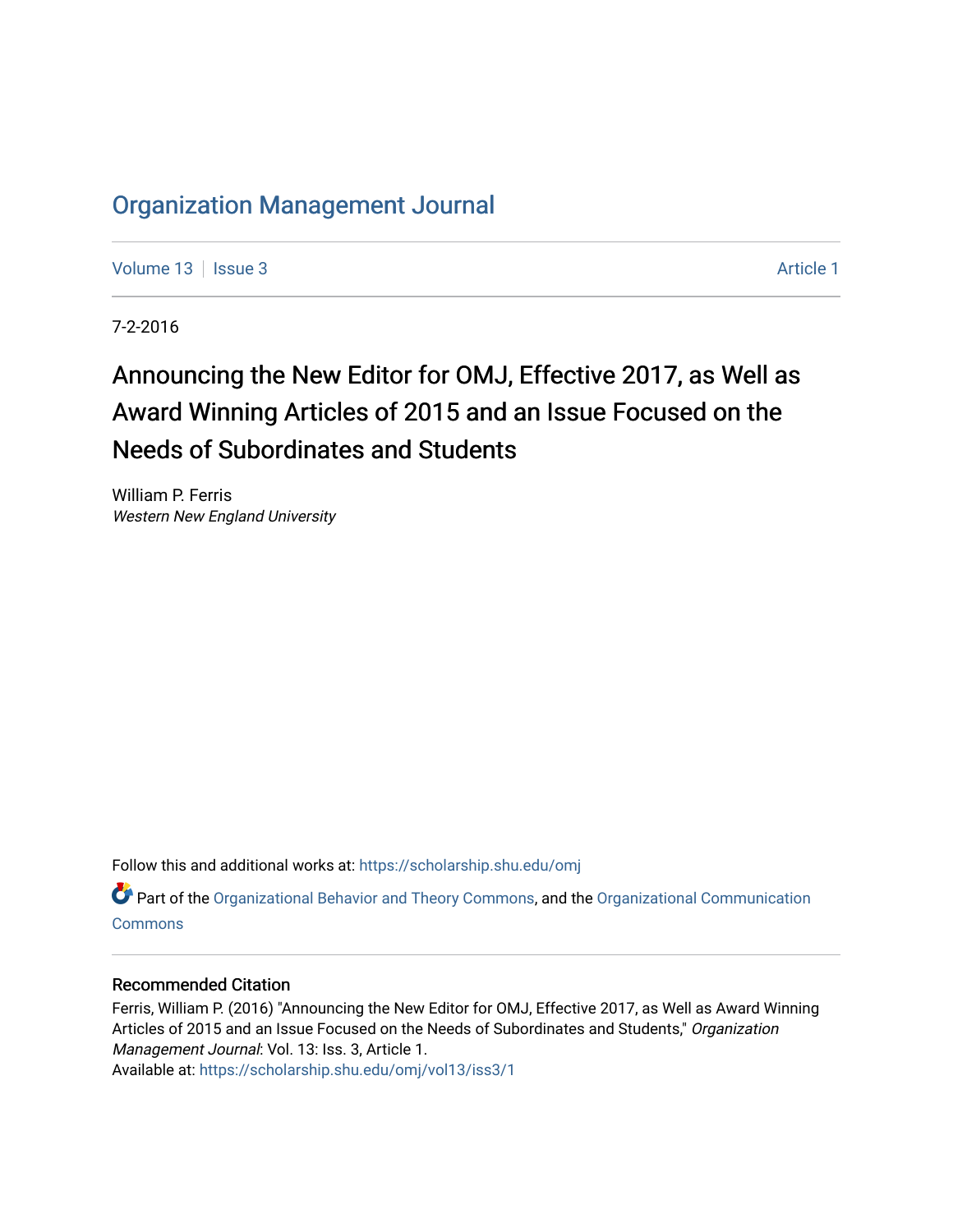#### EDITORIAL

### Announcing the New Editor for OMJ, Effective 2017, as Well as Award Winning Articles of 2015 and an Issue Focused on the Needs of Subordinates and **Students**

William P. Ferris

Editor-in-Chief

College of Business, Western New England University, Springfield, Massachusetts, USA

#### New editor-in-chief for OMJ in 2017

As readers of this journal know, I announced I was retiring as editor-in-chief of Organization Management Journal in the first issue of 2016. I have held this position for 10 years, which were the first 10 years of our history as a quarterly, publishing faithfully every quarter of that decade. Ten years is a little more than 25% of my career as a professor and I have actually enjoyed it very much, but it is both time for me to do something else and time for someone else to have a chance to do this job. Thus, the officers of the Eastern Academy of Management constituted a search committee headed by Kathleen Barnes, who happens also to be the guest editor-in-chief of our upcoming special issue on Association to Advance Collegiate Schools of Business (AACSB)-oriented articles, and that committee has made its choice, Professor Priscilla Elsass of Clark University in Worcester, MA.

After Cornell and a PhD from the University of Connecticut, Professor Elsass has spent her entire academic career at Clark in a variety of dean and teaching positions. She has published widely in journals like Academy of Management Review, AOM Executive, Human Relations, International Journal of Management Education, Journal of Applied Psychology, Journal of Management, and others. Recently she was a Visiting Professor of Leadership at Linnaeus University School of Business and Economics in Kalmar, Sweden. At the Eastern Academy of Management she has served most recently on the Board of Governors, a chair of local arrangements, and five times as a track chair. When it comes to editing scholarly research, she has an Eastern Academy of Management role as translations editor of the Executive for 6 years and is currently a special issues editor for Journal of Management Education. In short, Priscilla is

eminently qualified to be our next editor, especially in the fields of linking theory and practice, management education, and international research. Finally, I am happy to say, she is highly enthusiastic about her upcoming role as our editor-in-chief. Welcome, Priscilla!

Speaking of special issues, we are on track for a late 2016 or early 2017 special issue of our own on topics related to accreditation by AACSB and the challenge of continuous improvement of our pedagogy and research.

#### Best OMJ articles of the 2015 volume

The editorial staff was able to announce the annual Best Article results of 2015 in Research articles and in Management Education. As usual, four of the coeditors nominated two articles in each category and a blue-ribbon selection of past co-editors who are now advisory board members—Don Gibson, Alvin Hwang, and Steve Meisel—read all four and chose the winner in each category from among four outstanding articles. Each winning team of authors received a \$250 award, with the Research award sponsored by the publisher and the Management Education award funded by the Fellows of the Eastern Academy of Management. Congratulations to the winners and runners-up.

#### Research award

- "Managers' Family-Supportive Supervisory Behaviors: A Multilevel Perspective" by Sue Epstein, Janet Marler, and Thomas Taber (winner).
- "The Effects of Informal Social Structures: A Cognition-Structure-Action Approach," by Harry "Trip" Knoche and Gary Castrogiovanni (runner-up).

CONTACT William P. Ferris ۞ omj@wne.edu **©** College of Business, Western New England University, 1215 Wilbraham Rd., Springfield, MA 01119, USA. © 2016 Eastern Academy of Management